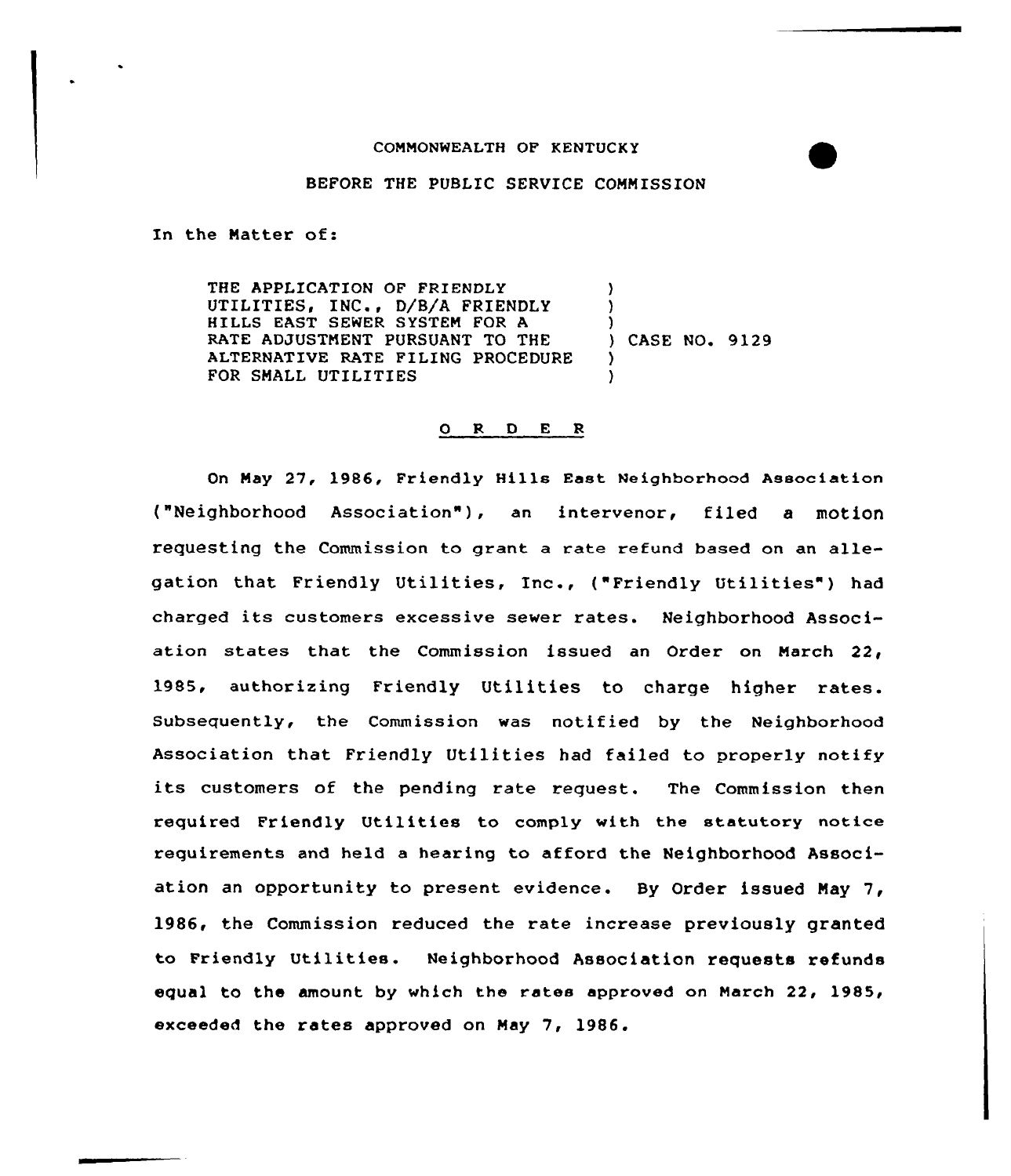On June 9, 1986, Friendly Utilities filed an objection to the Neighborhood Association's motion requesting refunds. Friendly Utilities states that it acted in good faith in utilizing newspapers to comply with the Commission's requirements that customers be advised of requests for rate increases and the procedures to intervene. It was not until after the Commission had issued its rate Order on Nay 22, 1985, that Friendly Utilities was advised that it must notify each sewer customer in writing of an application for a rate change. Friendly Utilities further alleges that the revenue produced by the higher rates approved on March 22, 1985, was used to pay its current obligations and any refunding would cause an undue financial hardship. Friendly Utilities states that it should not be further penalized for the extended time period needed by the Commission to investigate its rate application.

Based on the motion and objection thereto, the evidence of record and being advised, the Commission is of the opinion and hereby finds that due to the lack of proper notice, the Neighborhood Association did not have the opportunity to present its caen to the Commission prior to the issuance of the Commission's Order on March 22, 1985.

The failure to insure that proper notice is given is the responsibility of Friendly Utilities as well as the Commission. The notice requirement for sewer utilities should not be <sup>a</sup> surprise to Friendly Utilities or its owners. At the time this case was filed, September 7, 1984, 807 KAR 5:076 - The Alternative Rate Adjustment for Small Utilities — had been in effect for over <sup>2</sup>

 $-2-$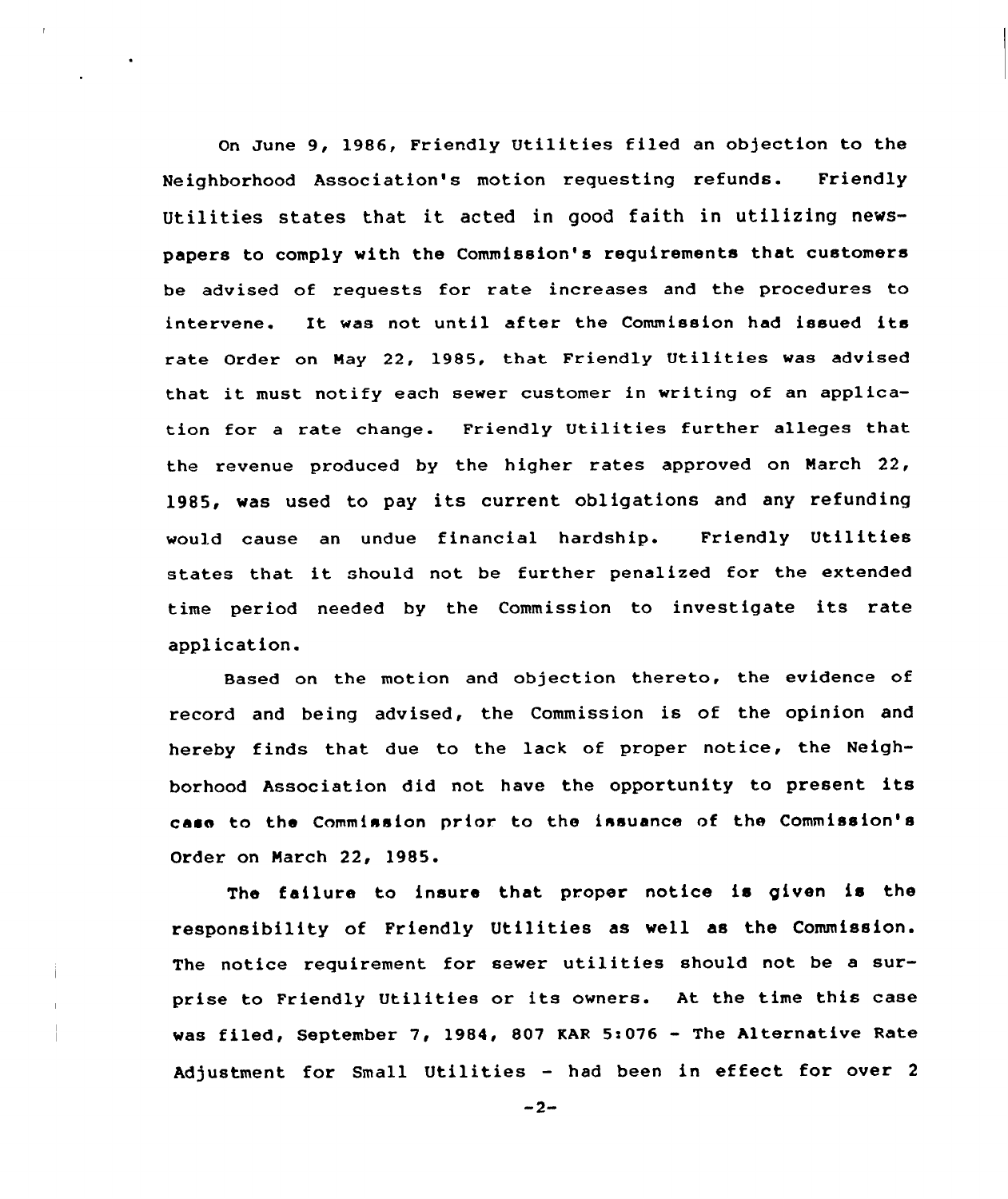years, since April 7, 1982. RRS 278.185 — The Notification to Customers of Proposed Rate Changes by Sewerage Corporations had been in effect for over <sup>5</sup> years, since April 1, 1979.

Had the Neighborhood Association been allowed to intervene at an earlier date the Commission is persuaded that it would have presented the same evidence that it presented at the rehearing of this case. The obvious result of such earlier intervention would be that the ultimate rate increase of \$14,526 granted Friendly Utilities on Nay 7, 1986, would have been the amount granted in the Commission's original rate Order dated March 22, 1985.

Friendly Utilities' use of the revenue produced by the rates granted March 22, 1985, is irrelevant to this proceeding. The expenses reportedly incurred since that time have not been analyzed by the Commission as to their validity or their reasonableness. In addition, the Commission does not find that Friendly Utilities will be penalized by the extended time period required to resolve this matter. Regardless of whether excess revenues were collected for one month or for one year, those revenues--and only those revenues--should be refunded to the customers from which they were collected.

In summary, the Commission finds that the rates granted in its Order of March 22, 1985, produced excessive revenues in the amount of \$8,709 annually, and that Friendly Utilities should refund the excess collected between March 22, l985, and May 7, 1986. Since the excess rates were charged for approximately 12 months the Commission finds that the refund should be accomplished by a credit to customers' bills for 12 months with such credit

 $-3-$